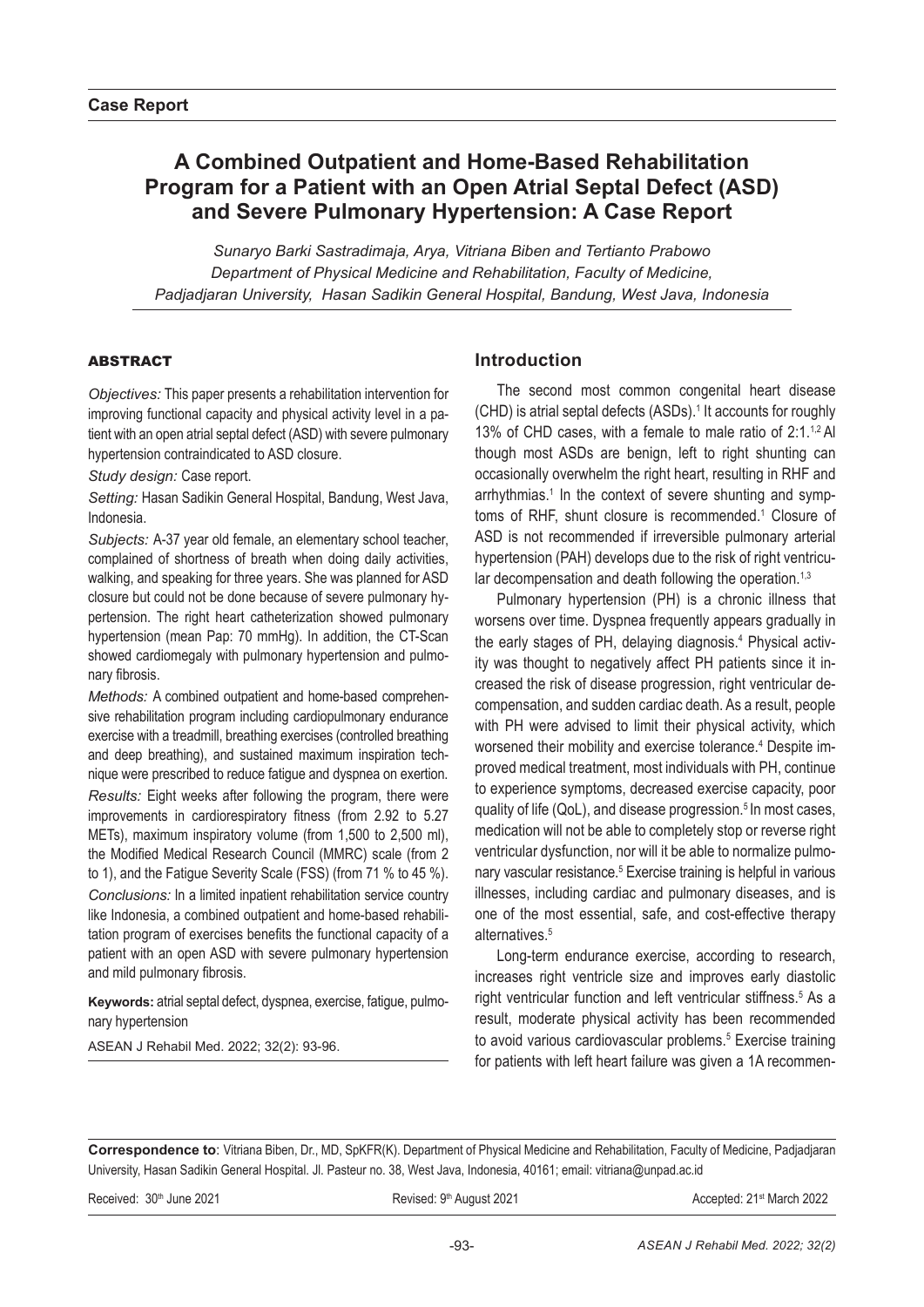dation in the most recent guidelines. It has been shown to improve QoL and exercise capacity, as well as lower the risk of heart failure-related hospitalization and morbidity events.<sup>6</sup> However, excessive physical activity, particularly in untrained individuals, can increase the risk of myocardial infarction.<sup>5</sup>

There have been no exercise guidelines for patients with PH. However, in addition to pharmacological therapy, recent guidelines advocate a supervised and thoroughly monitored exercise and respiratory training program in specialized clinics for stable PH patients (class II, level of evidence B).<sup>5</sup> Exercise training for patients with PH, on the other hand, is only frequently reimbursed by insurance programs or government financing in a few high-income countries<sup>5</sup>, including phase 2 cardiac rehabilitation in Indonesia.

According to the guidelines, for patients with severe PH who are stable on medical therapy, an inpatient and outpatient program should be used.<sup>5</sup> The majority of rehabilitation programs and services are provided at outpatient clinics in our setting; there are no rehabilitation beds or wards for inpatient treatment. As a result, the goal of presenting this case is to show that employing current guidelines at a limited health/rehabilitation care institution can successfully rehabilitate a patient with an open ASD and severe PH, which causes limitations in daily activities and restrictions in working as a school teacher.

#### **Case presentation**

A-37 year old female, an elementary school teacher, came to the rehabilitation clinic with a chief complaint of shortness of breath while doing daily activities such as sweeping and mopping, which started three years ago after giving birth. The symptoms disappeared with resting. However, the symptoms restricted her work as a teacher. She could not teach because of shortness of breath when speaking for more than 10 minutes.

The oxygen saturation was sometimes below 90% if she developed shortness of breath. Later, she also felt easily tired when doing daily activities, walking more than 150 meters, and speaking for more than 10 minutes, and became sedentary because of shortness of breath and fatigue. An atrial septal defect (ASD) closure was planned but could not be done because of severe pulmonary hypertension. For about 10 minutes, the oxygen saturation was reduced during the talk. The maximal inspiratory volume was 1,500 ml with chest expansion at axillary, nipple, and xiphisternum levels of 2 cm, respectively. The trunk alignment was straight (normal posture). Her body weight was 43 kg, her body height was 146 cm, and body impedance analysis revealed 21% visceral fat, 13.7 kg of skeletal muscle mass, and 56.6% of total body water.

The spirometry test was requested and showed mild restrictive. The echocardiography revealed dilated right atrium and ventricle, diastolic dysfunction, and reduced right ventricu-99 lar contractility with a high probability of pulmonary hyperten-100 **Figure 1**. CT scan of thorax with the contrast of this patient showing (A) pulmonary hypertension; (B)

sion. The right heart catheterization showed secundum ASD with balance shunt; pulmonary hypertension (mean pulmonary arterial pressure of 70 mmHg); low flow, high resistance, and nonreactive oxygen test. The CT scan of the thorax with contrast showed: cardiomegaly with pulmonary hypertension; minimal fibrosis spread over the lateral segment of the middle lobe, the anterobasal segment of the inferior lobe of the right lung, and almost the entire segment of the left lung; minimal left pleural thickening; minimal ground-glass opacity in the superior and anterobasal segments of the left inferior lobe of the left lung, compatible with idiopathic pulmonary fibrosis (IPF).

Using the Modified Medical Research Council (MMRS) Scale, the dyspnea scale was 2 (moderate dyspnea). The cardiorespiratory fitness using the treadmill exercise stress test with the "Bruce protocol" showed low cardiorespiratory fitness (METs = 2.92) with desaturation during exercise and the Fatigue Severity Scale (FSS) was 45 (71.43%).

The patient was referred to a rehabilitation physician by a cardiologist at the outpatient clinic. Under the supervision of a rehabilitation physician, the patient got oxygen supplementation 2-3 liters/minutes via nasal cannula while performing cardiopulmonary endurance exercise, which consisted of a 20-minutes session of low-intensity conditioning treadmill exercise with warming-up and cooling-down activities for 5 minutes, 3 days per week. Exercise duration was increased by 5 minutes every 2 weeks as tolerated. The oxygen saturation was maintained at above 88%.

In addition, the patient was trained to perform a home program of sustained maximum inspiration (SMI) using an incentive spirometer for two sessions per day. Each session consisted of 3 sets of 10 repetitions, rest 2-3 minutes between



**Figure 1.** CT scan of thorax with the contrast of this patient showing (A) pulmonary hypertension; (B) cardiomegaly; (C) bilateral pulmonary fibrosis.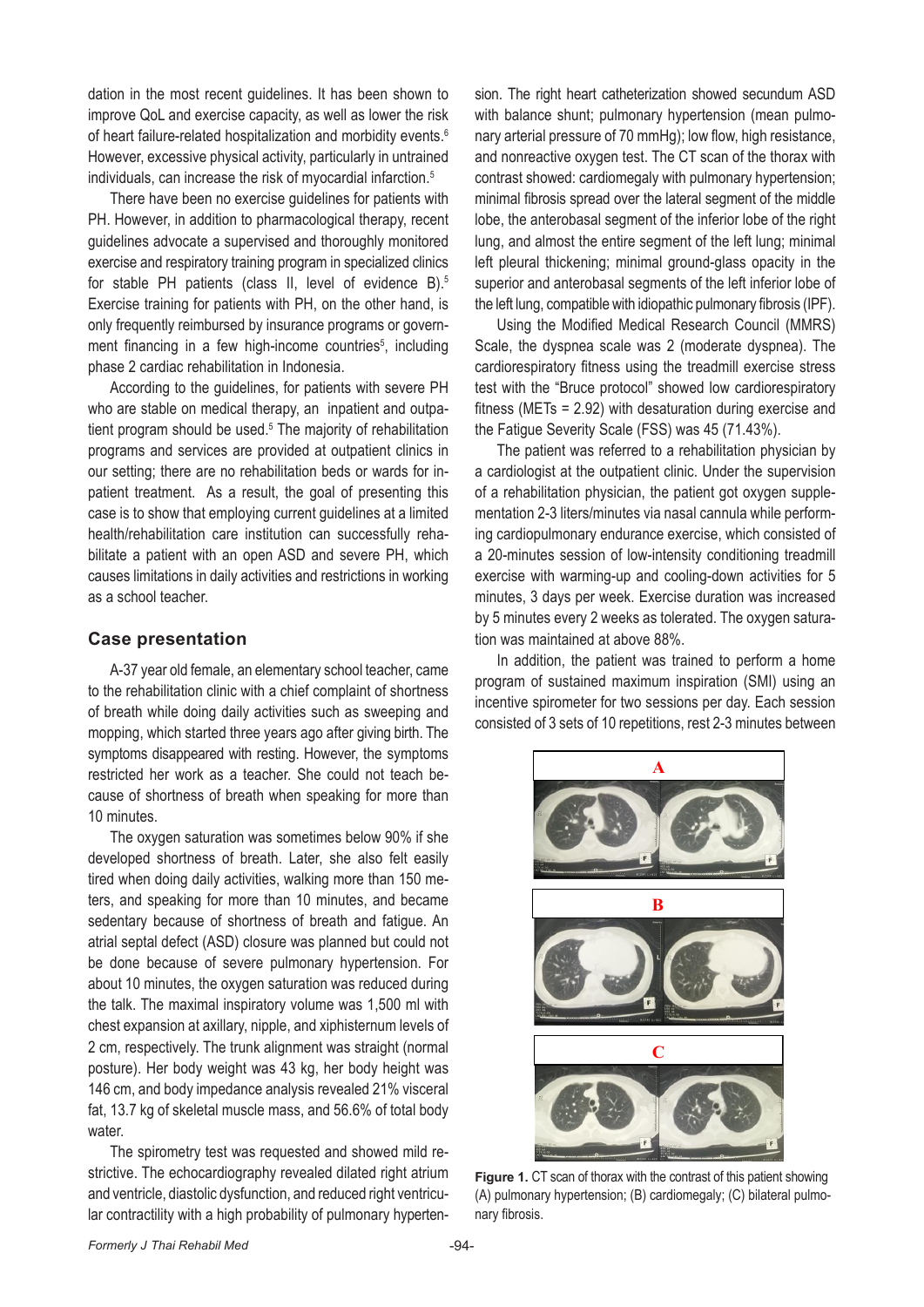**Table 1.** The results before and after eight weeks of following the comprehensive rehabilitation program

|                                  | <b>Before</b>        | After            |
|----------------------------------|----------------------|------------------|
| MMRC score                       | 2 (moderate dyspnea) | 1 (mild dyspnea) |
| FSS score (%)                    | 45 (71.4)            | 30(47.6)         |
| Maximum inspiratory volume (ml)  | 1.500                | 2.500            |
| Chest expansion (cm)             | 2/2/2                | 3/3/3            |
| Cardiorespiratory fitness (METs) | 2.92                 | 5.27             |
| Oxygen saturation at rest (%)    | 92-93                | 95-96            |

MMRC, Modified Medical Research Council; METs, metabolic equivalents; FSS, fatigue severity scale Max FSS score is 63; the higher the score, the greater the fatigue severity.<sup>7</sup> Oxygen saturation during treadmill exercise was 87-91%

sets. The progression was to increase inspiratory volume every week as tolerated, and the target was 2,500 ml. Moreover, the patient was educated about controlled breathing during activity, relaxation techniques, and energy conservation.

The patient could complete the exercise program as planned. However, oxygen saturation was initially low, sometimes falling below 88% during exercise training. Therefore, the patient planned to provide the program for 8 weeks from the beginning.

Eight weeks after the comprehensive rehabilitation program, dyspnea and fatigue decreased while the maximum inspiratory volume, chest expansion, and cardiorespiratory fitness increased, as shown in Table 1. The patient could do daily activities with minimal shortness of breath and fatigue and resumed working as a part-time teacher.

#### **Discussion**

We describe a middle-aged female patient whose closure of ASD was contraindicated because of severe PH and the risk of right ventricular decompensation and death after the operation. The patient was referred to a rehabilitation physician (physiatrist) to rehabilitate a case that was not common in our setting. Before planning a comprehensive rehabilitation program for this patient, we were aware of her physical condition. Her respiratory disturbance might be caused by PH and restrictive lung disease due to IPF. This comprehensive exercise program aimed to lessen her symptoms of shortness of breath and dyspnea on exertion. The program consisted of controlled breathing techniques, which are generally used to improve pulmonary function tests, reduce dyspnea, reduce work of breathing, improve ventilator muscle function, facilitate relaxation, and are indicated in patients with obstructive and restrictive pulmonary problems.<sup>8,9</sup>

A home program of SMI with an incentive spirometer seemed like a cost-effective breathing exercise technique. After 8 weeks of SMI, her maximum inspiratory volume reached the target of 2,500 ml. This supports the evidence that SMI can increase chest expansion and lung volume to improve cardiorespiratory fitness for daily activities.<sup>10,11</sup> The target inspiratory volume of 2,500 ml was based on age.12

As spirometry showed mild restrictive lung disease in this case, we believe that the most likely cause of oxygen desaturation during exertion was of cardiac origin, rather than pulmonary. Therefore, besides breathing exercises, a cardiore¬spiratory exercise training program was planned at the outpatient rehabilitation clinic to improve her cardiorespiratory endurance. We started with light intensity aerobic exercise for patient safety, appropriate for patients with severe chronic disease or very deconditioned individuals.13 The exercise duration was increased as tolerated based on recommended dyspnea ratings of between 3 and 6 on the Borg 10 scale.<sup>14</sup> And the exercise program was conducted at outpatient rehabilitation clinics under the supervision of a physiatrist. According to guideline recommendations, frequency is at least 3-5 days per week, and duration is 20-60 minutes per day at low-to-moderate intensities as tolerated.<sup>5</sup> In this case, we chose a session of 20 minutes of treadmill walking exercise as her cardiorespiratory fitness was low, and treadmill walking is generally the preferred method because walking is a functional activity.<sup>15</sup> We are also concerned about oxygen desaturation during exercise and prescribed oxygen supplementation, which is indicated for patients with a PaO<sub>2</sub> ≤ 55 mm Hg or a SaO<sub>2</sub> ≤ 88% while breathing room air,<sup>16</sup> so that SaO<sub>2</sub> is maintained at > 88% as recommended. After 8 weeks of this program, the patient's respiratory functions and cardiorespiratory fitness improved. The patient was advised to continue using the SMI technique at home. The patient was satisfied with the outcome of this rehabilitation program. She could perform her daily activities as usual, and go back to work as a teacher.

# **Conclusions**

An 8-week combined outpatient and home program of cardiopulmonary and breathing exercises provided a beneficial result in improving the functional capacity and resuming work of a patient with an open ASD with severe pulmonary hypertension who is not fit for operation but is expected to reduce the risk of the worsening of pulmonary hypertension.

### **Disclosure**

The authors reported no conflict of interest and no funding for this work.